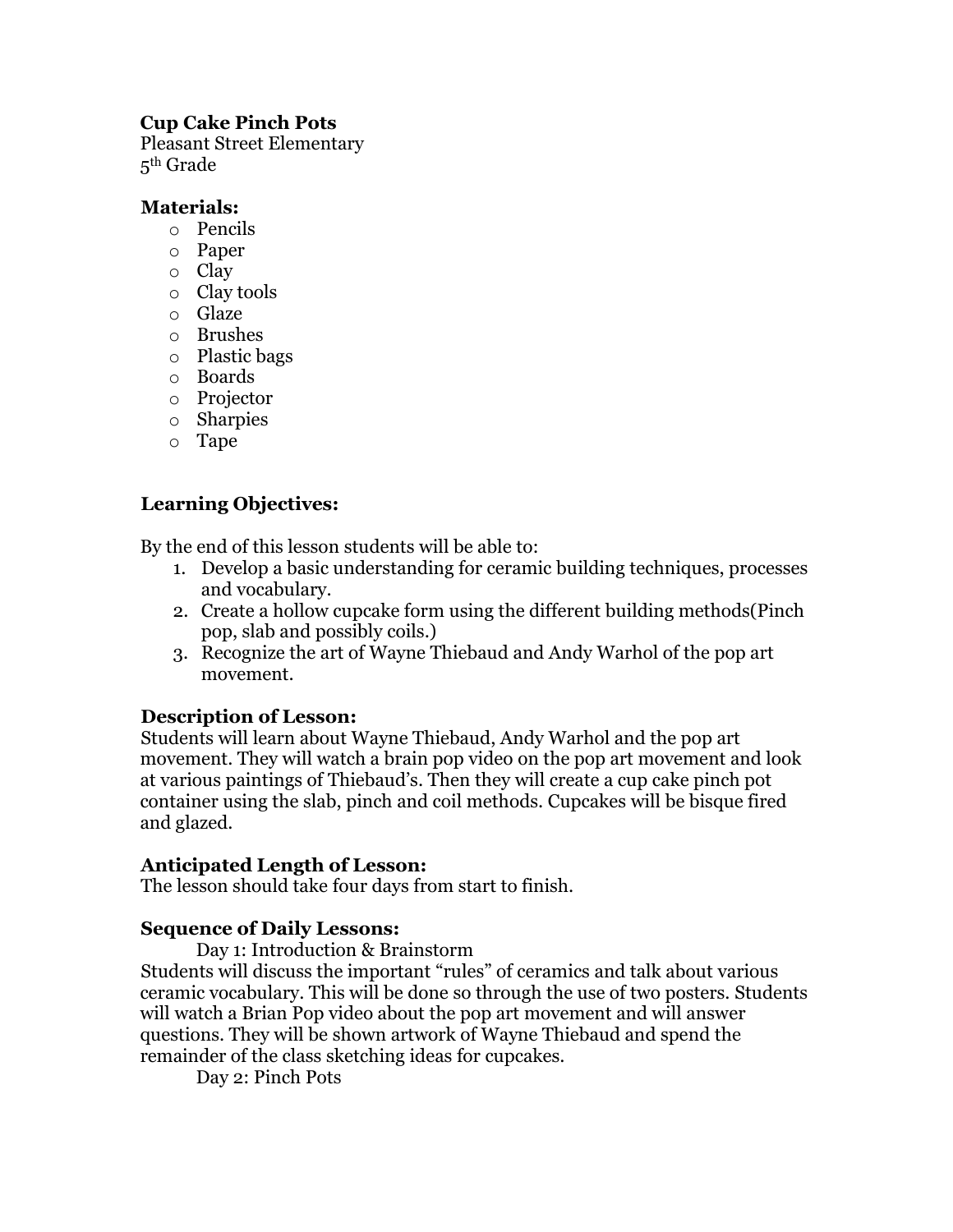Today class will begin with a demonstration. Students will make a pinch pot for the base of their cupcake and then turn their cupcake over to trace a slab lid. Then they will attach the two pieces. If time allows students can add details such as coils for frosting, indents on the wrapper and sprinkles.

Day 3: Details

Students will need to complete their pinch pots for firing today. They need to add some sort of frosting, coil made or otherwise and they have the option of adding additional decorations like sprinkles and cherry's. After today students work will be dried and bisque fired.

Day 4: Glazing

Students will spend the class period glazing their cupcakes. Students will start out with two colors of glaze then be able to use more. Cupcakes must be completely glazed today so they can be fired.

# **Art History Component:**

Wayne Thiebaud, Andy Warhol and Pop Art.

## **National Standards and/or NH Curriculum Frameworks:**

- o Curriculum Standard 1: Apply appropriate media, techniques, and processes.
- o Curriculum Standard 2: Identify and apply the elements of visual art and principles of design.
- o Curriculum Standard 3: Select and apply a range of subject matter, symbols and ideas.
- o Curriculum Standard 4: Analyze the visual arts in relation to history and culture.
- o Curriculum Standard 5: Analyze, interpret and evaluate their own and others' artwork
- o Curriculum Standard 6: Students will make connections among the visual arts, other disciplines, and daily life

## **Assessment:**

A rubric will be used to asses students cupcakes.

## **Vocabulary:**

- $\circ$  Ceramics: the art of making things of clay. Clay is an ancient tradition.
- o Coils: rope like pieces of clay. They can be stacked to build a wall or form.
- o Slab: clay which has been made flat by rolling.
- o Pinch pots: have a function. Use like a pot or bowl.
- o Scoring: roughing up the surface of clay for attaching.
- o Leather hard: clay in the process of drying. Still able to be carved or attached.
- o Bone dry: Clay that is completely dry and ready to be fired.
- o Fire: to bake in the Kiln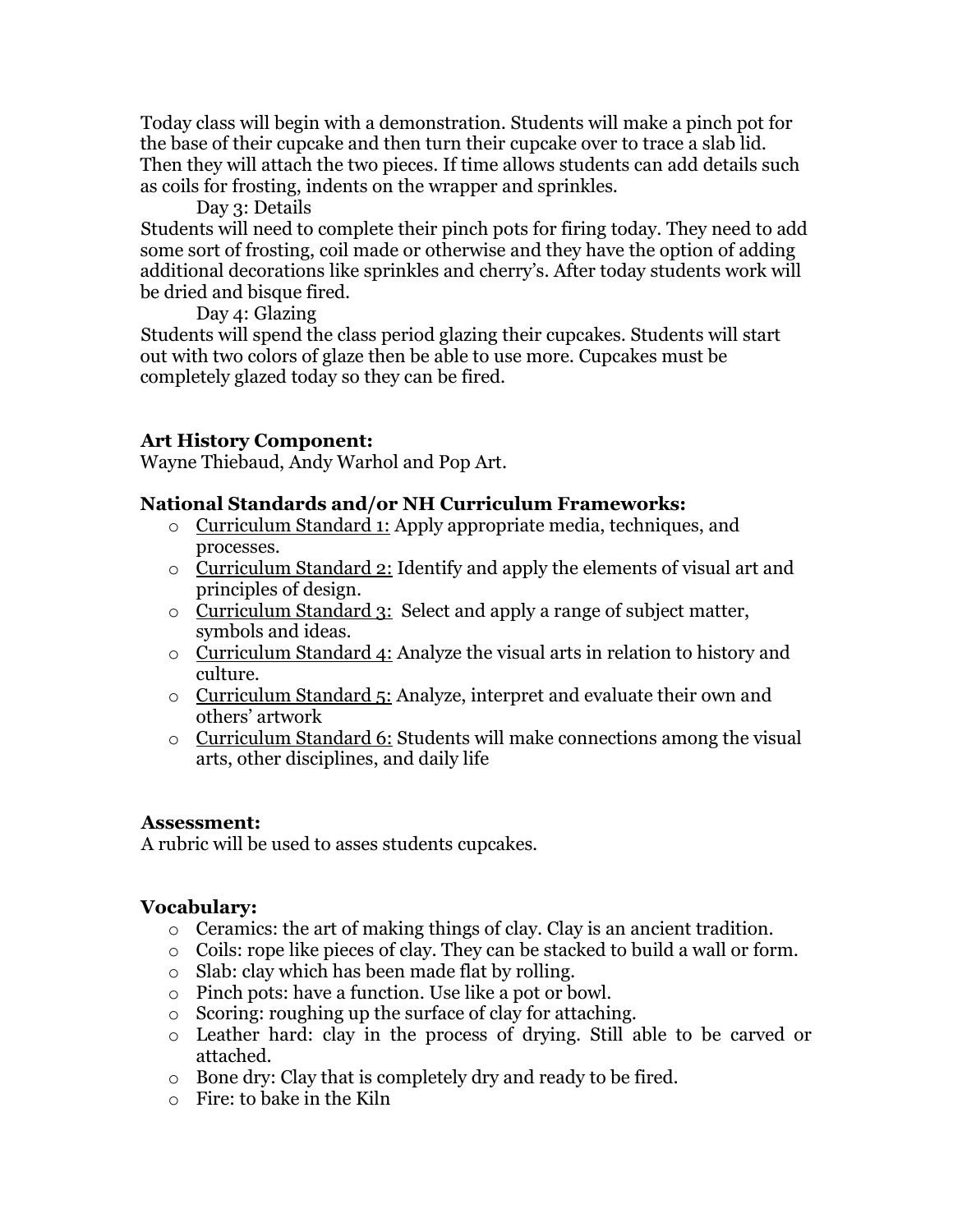- o Kiln: the 'oven' for firing clay.
- o Bisque: Clay after its fired first time(unglazed)
- o Glaze: a glassy chalky paint
- o Pop art: Art based on modern popular culture and the mass media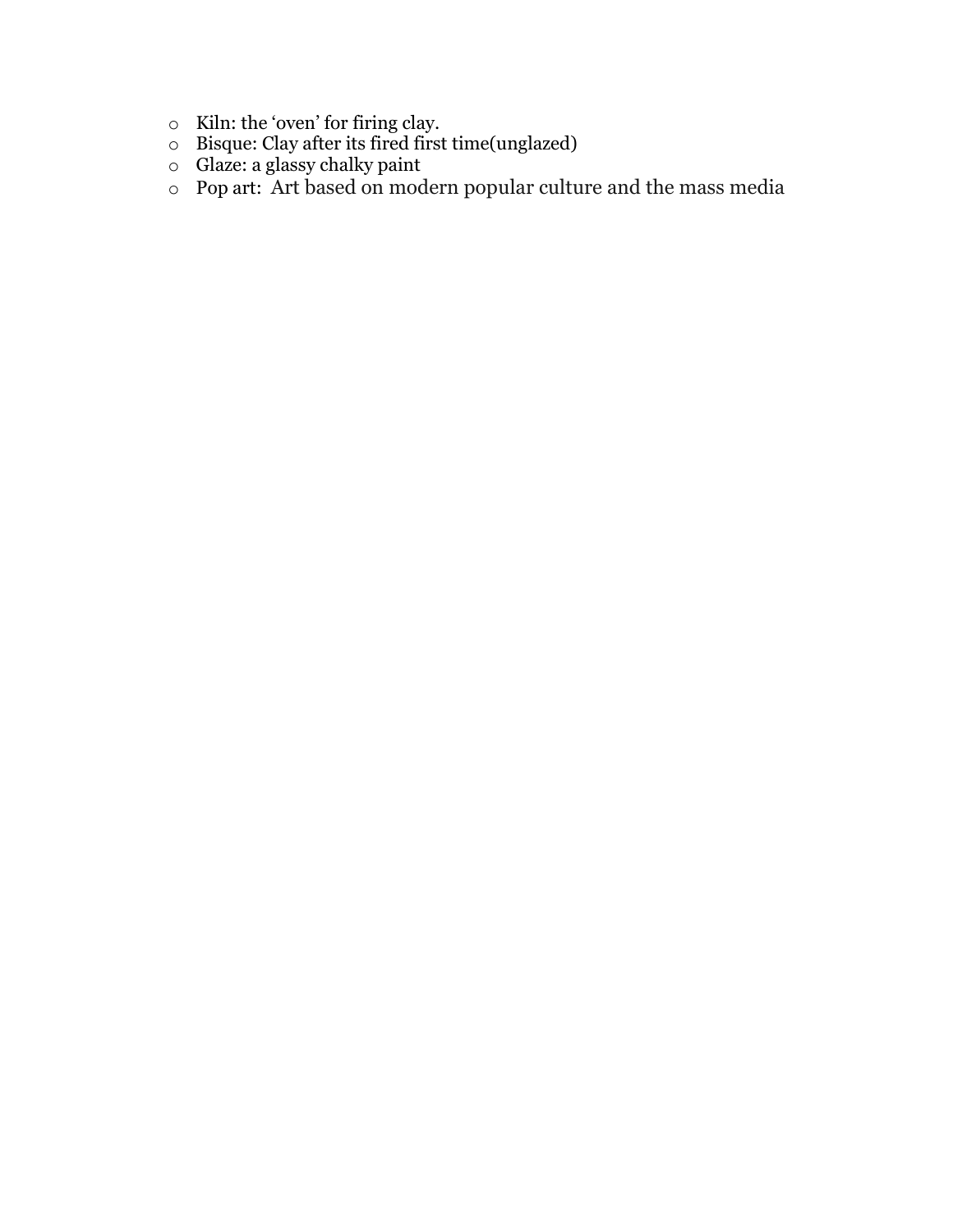### **Day 1: Introduction & Brainstorm**

Objectives:

By the end of class students will be able to:

- 1. Recognize the artwork of Wayne Thiebaud and Andy Warhol and the pop culture movement.
- 2. Develop a basic understanding for ceramic building techniques, processes and vocabulary.
- 3. Create three to four sketches of different cup cakes using shapes and details.

Materials:

- o Pencils
- o Paper
- o Projector

### Set Up:

- o Bisque fired piece
- o Glazed piece
- o Painted piece
- o Projector
- o Queue Video

1.Clay Rules: 10 to 15 minutes Introduce Check for understanding Projected on board

2.Brain Pop/Questions: 10 to 15 minutes Student's stay in seats and turn towards board

3. Board/Brainstorm: 5 minutes Shapes of cupcakes, different frostings, toppings, ect.

4.Drawing: Remainder of class. Two or three different ideas.

Guiding Questions: What is "pop" short for? What is high culture? Low culture? What were some of the subjects of pop art? Why is there food in pop art? What are the parts of a cupcake? What goes on top of a cupcake? What shapes make up a cupcake? How could you make frosting? What method could you use?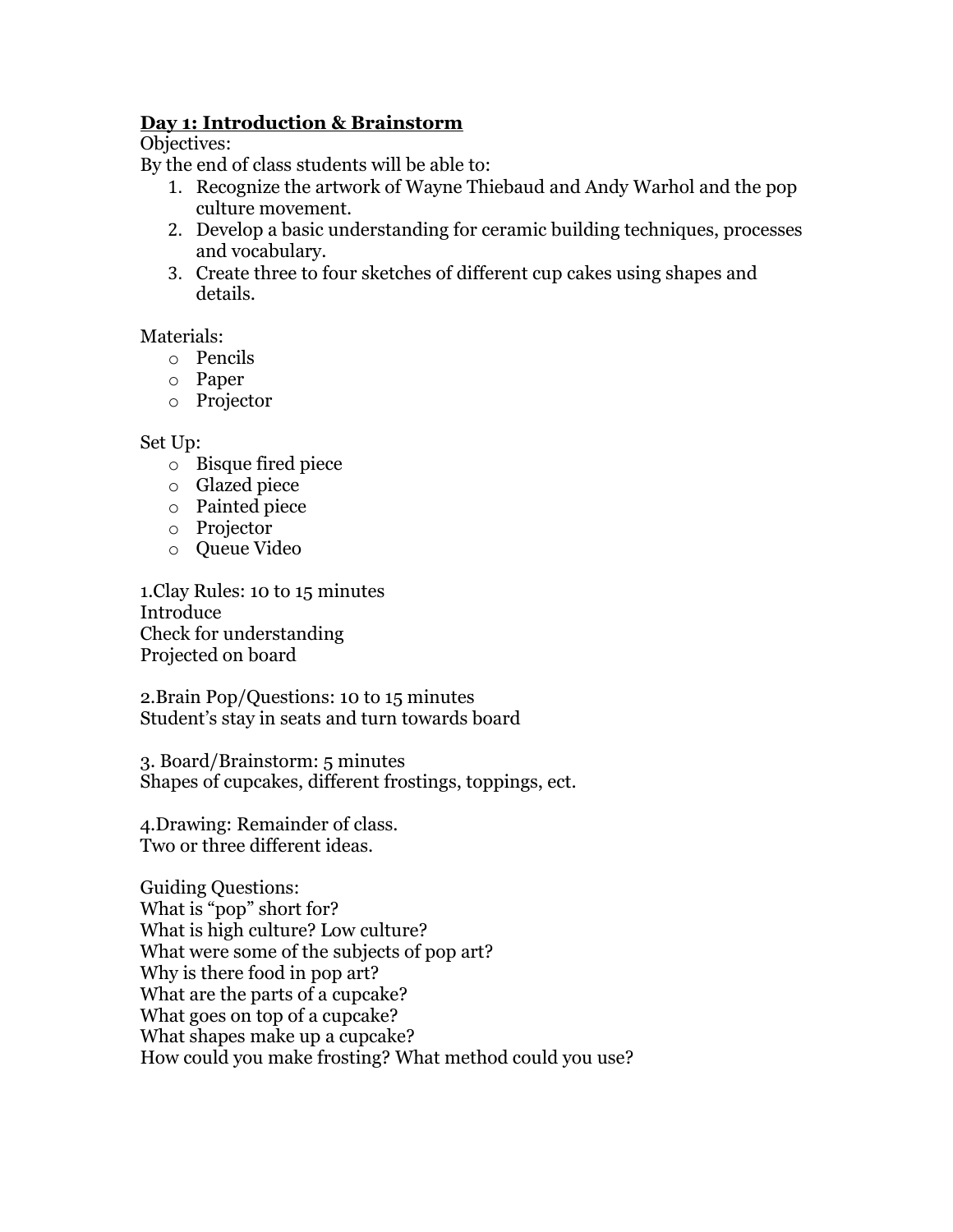### **Day 2: Pinch Pots**

Today class will begin with a demonstration. Students will make a pinch pot for the base of their cupcake and then turn their cupcake over to trace a slab lid. Then they will attach the two pieces. If time allows students can add details such as coils for frosting, indents on the wrapper and sprinkles. Objectives:

By the end of class students will be able to:

- 1. Create the base of a cupcake form by creating a pinch pop and attaching a slab to enclose the form.
- 2. Demonstrate proper ceramic building methods and techniques.

Materials:

- o Clay
- o Clay tools
- o Boards
- o Plastic bags
- o Sharpies
- o Tape

Set Up:

- o Objectives on board
- o Materials

## **Time Line: 50 Minutes**

- 1. Review: 5 Minutes
- 2. Demonstration: 10 to 15 Minutes
- 3. Building: Remainder of class

1.Review: 5 minutes What is pop art? Who were the artists we talked about? What are the three building methods? What do you need to do when attaching two pieces of clay? What do we fire clay in? What is the life cycle of clay?

2. Demonstration: 10 to 15 Minutes

- o Reminders: They are going to look different!
- o The more you touch the dryer they'll be.
- o We will be doing this together in steps. When I'm a the board put your clay down and listen to directions.
- 3. Building: Remainder of class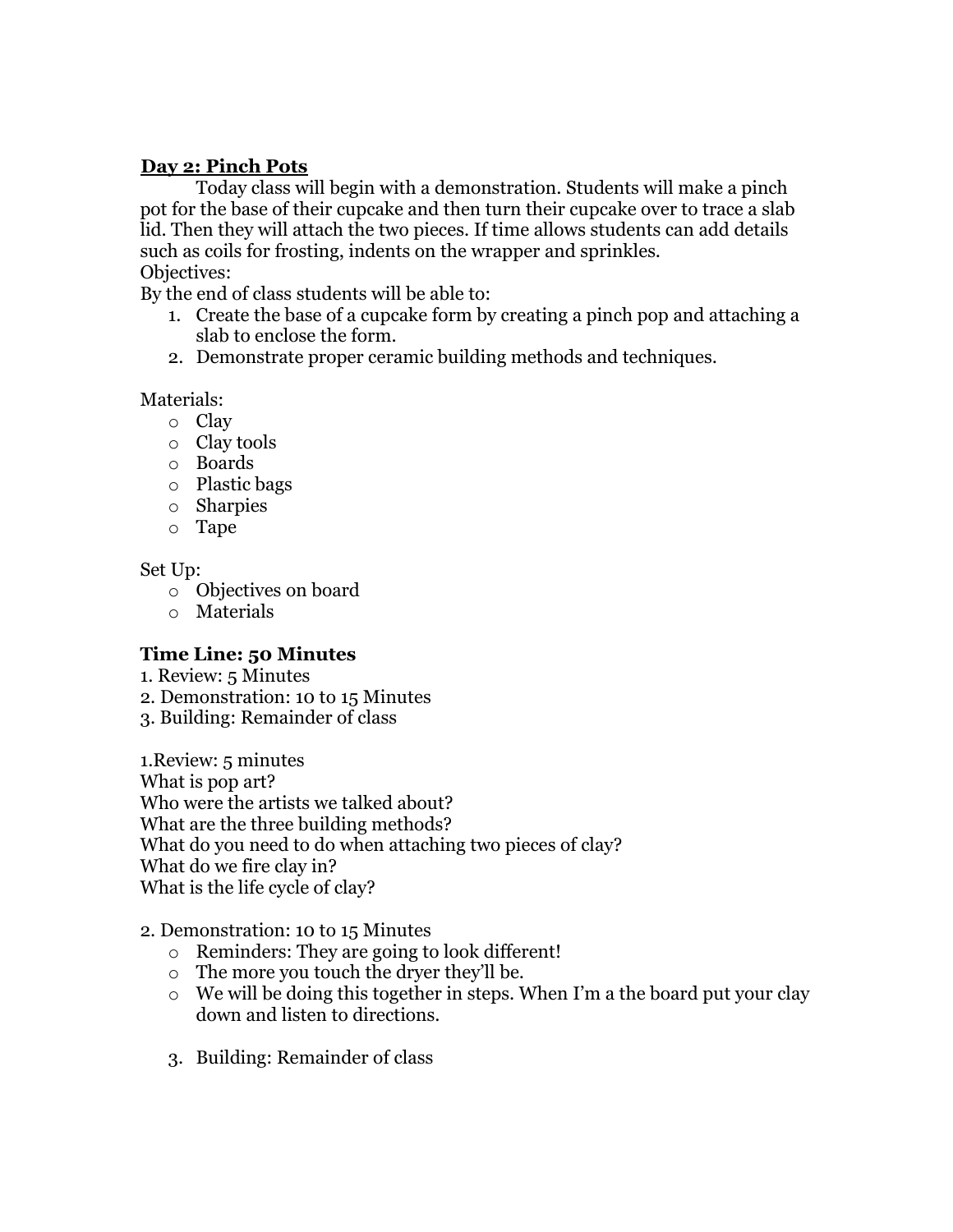#### **Day 3: Details**

Students will need to complete their pinch pots for firing today. They need to add some sort of frosting, coil made or otherwise and they have the option of adding additional decorations like sprinkles and cherry's. After today students work will be dried and bisque fired.

#### Objectives:

By the end of class students will be able to:

- 4. Create the frosting of a cupcake form.
- 5. Demonstrate proper ceramic building methods and techniques.

#### Materials:

- o Clay
- o Clay tools
- o Boards
- o Plastic bags

Set Up:

o Materials

## **Time Line: 50 Minutes**

1. Review: 5 Minutes

- 2. Demonstration: 10 to 15 Minutes
- 3. Building: Remainder of class

1.Review: 5 minutes What is pop art? Who were the artists we talked about? What are the three building methods? What do you need to do when attaching two pieces of clay? What do we fire clay in? What is the life cycle of clay?

- 2. Demonstration: 10 to 15 Minutes
- 3. Building: Remainder of class

Guiding Questions: What is "pop" short for? What is high culture? Low culture? What were some of the subjects of pop art? Why is there food in pop art? What are the parts of a cupcake? What goes on top of a cupcake? What shapes make up a cupcake? How could you make frosting? What method could you use?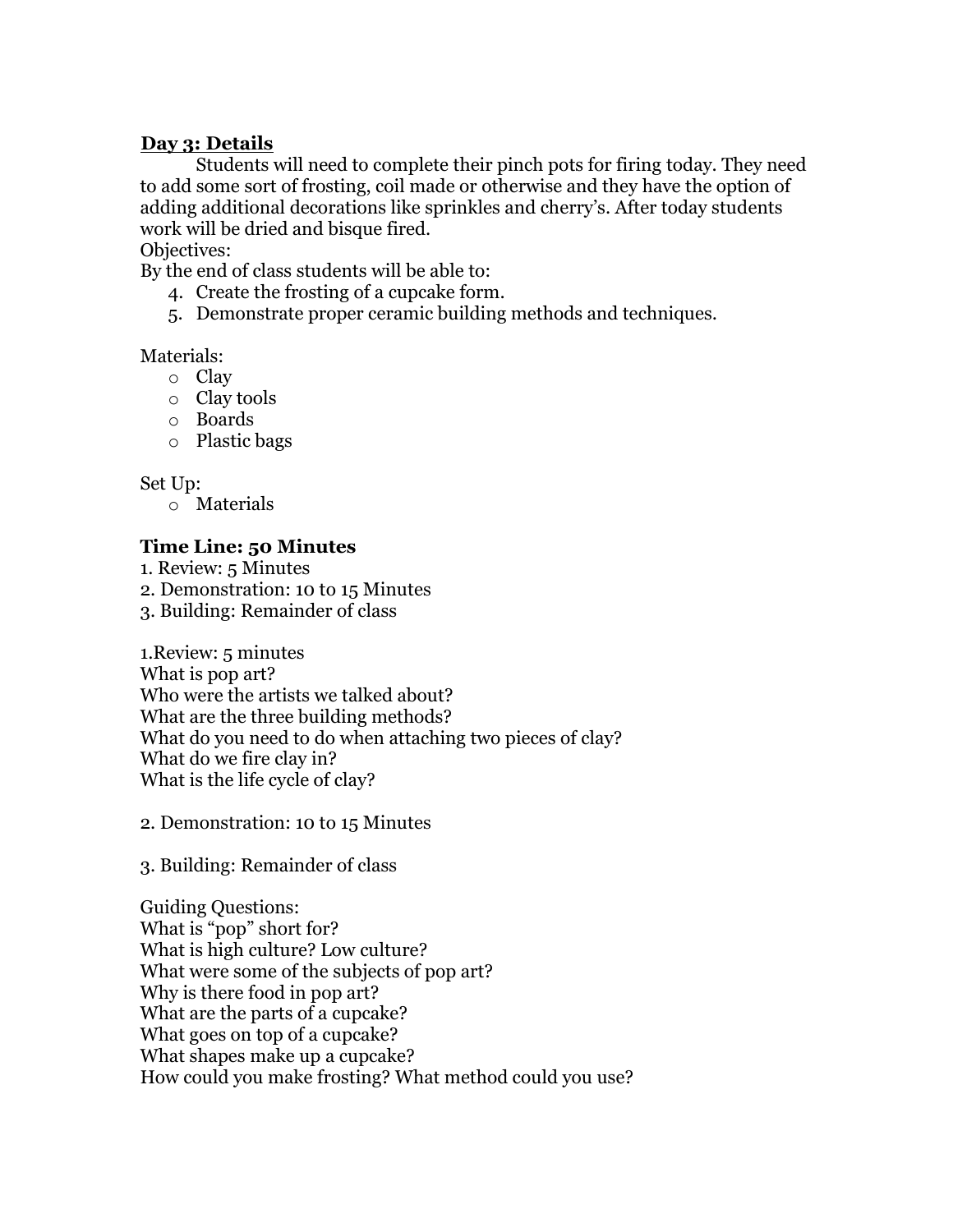### **Day 4: Glazing**

Students will spend the class period glazing their cupcakes. Students will start out with two colors of glaze then be able to use more. Cupcakes must be completely glazed today so they can be fired.

By the end of class students will be able to:

**6.** Paint bisque ware with glaze.

Materials:

- o Glaze
- o brushes

Set Up:

o Materials

## **Time Line: 50 Minutes**

1. Review: 5 Minutes

- 2. Demonstration: 10 to 15 Minutes
- 3. Building: Remainder of class

1.Review: 5 minutes What is pop art? Who were the artists we talked about? What are the three building methods? What do you need to do when attaching two pieces of clay? What do we fire clay in? What is the life cycle of clay?

2. Demonstration: 10 to 15 Minutes

3. Galzing: Remainder of class

Guiding Questions: What is "pop" short for? What is high culture? Low culture? What were some of the subjects of pop art? Why is there food in pop art? What are the parts of a cupcake? What goes on top of a cupcake? What shapes make up a cupcake? How could you make frosting? What method could you use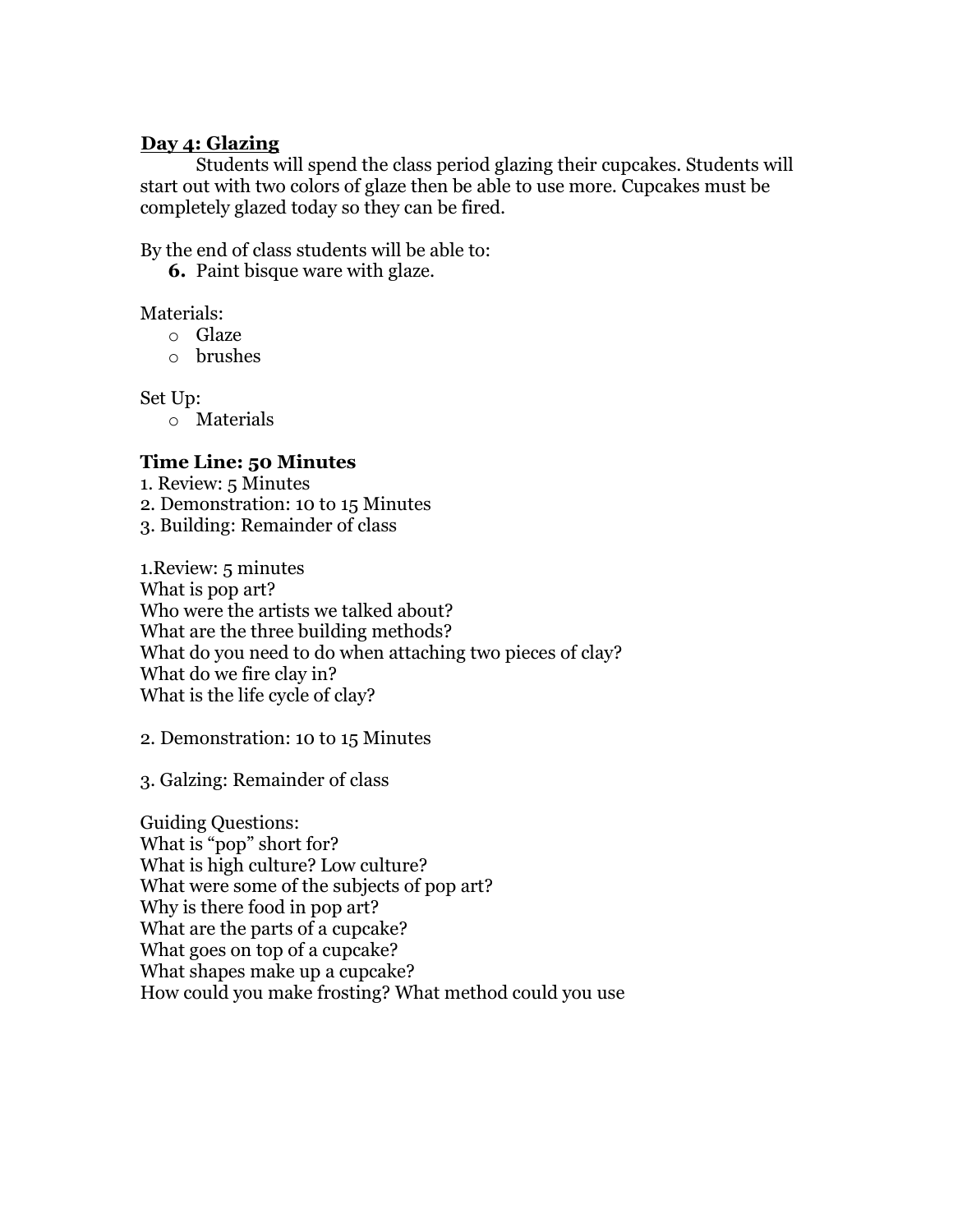### **Student Examples**

(Was unable to fire a second time for glaze ware before I left)